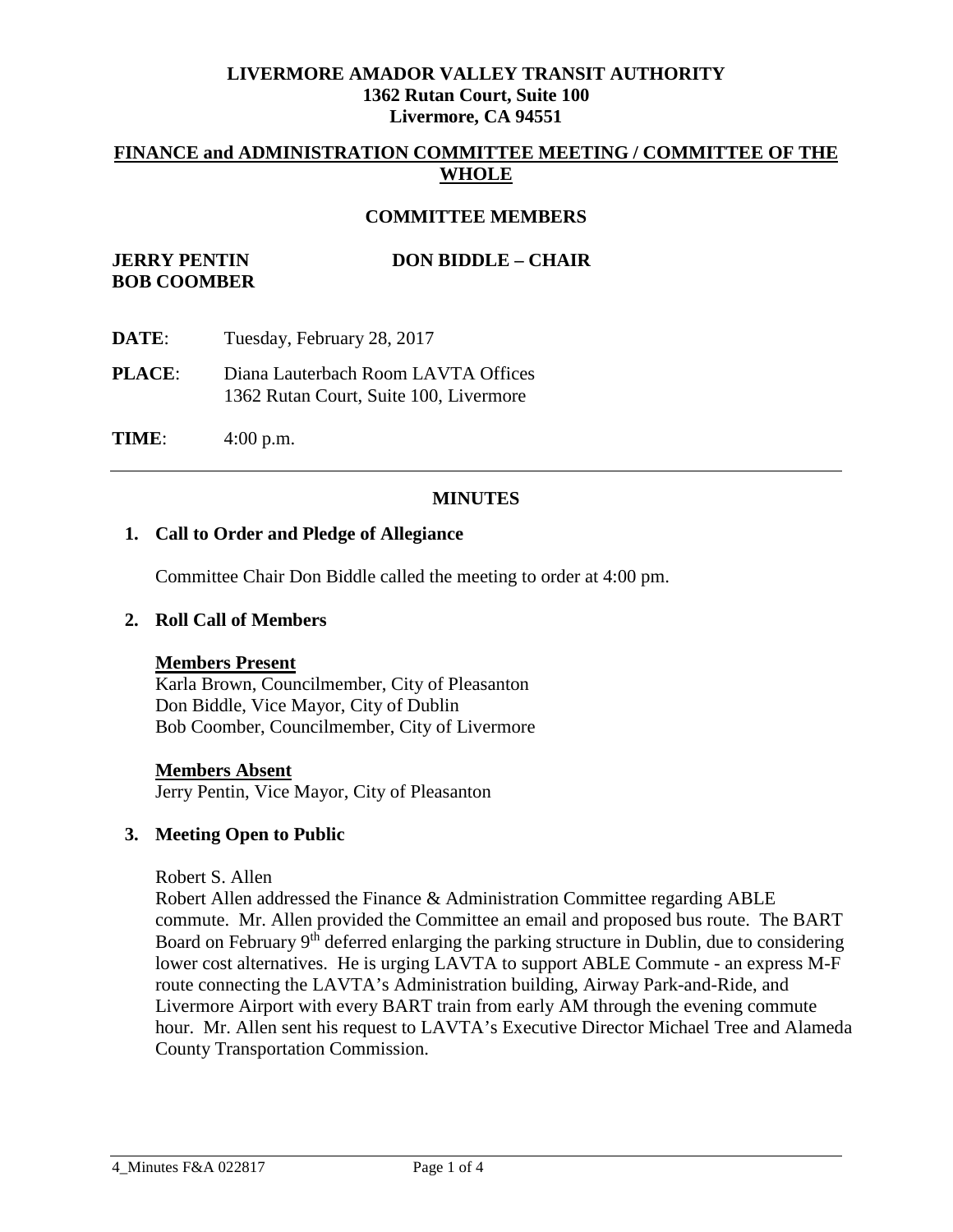# **4. Minutes of the January 24, 2017 Meeting of the F&A Committee**

Approved: Coomber/Biddle Aye: Biddle, Coomber No: None Abstain: Brown Absent: Pentin

## **5. Election of Vice Chair**

Chair Don Biddle nominated Bob Coomber to be Vice Chair of the Finance & Administration Committee. The Finance & Administration Committee unanimously approved Councilmember Bob Coomber as Vice-Chair.

Approved: Biddle/Brown Aye: Biddle, Coomber, Brown No: None Abstain: None Absent: Pentin

## **6. Treasurer's Report for January 2017**

The Finance and Administration Committee recommended submitting the January 2017 Treasurer's Report to the Board for approval.

Approved: Brown/Coomber Aye: Biddle, Coomber, Brown No: None Abstain: None Absent: Pentin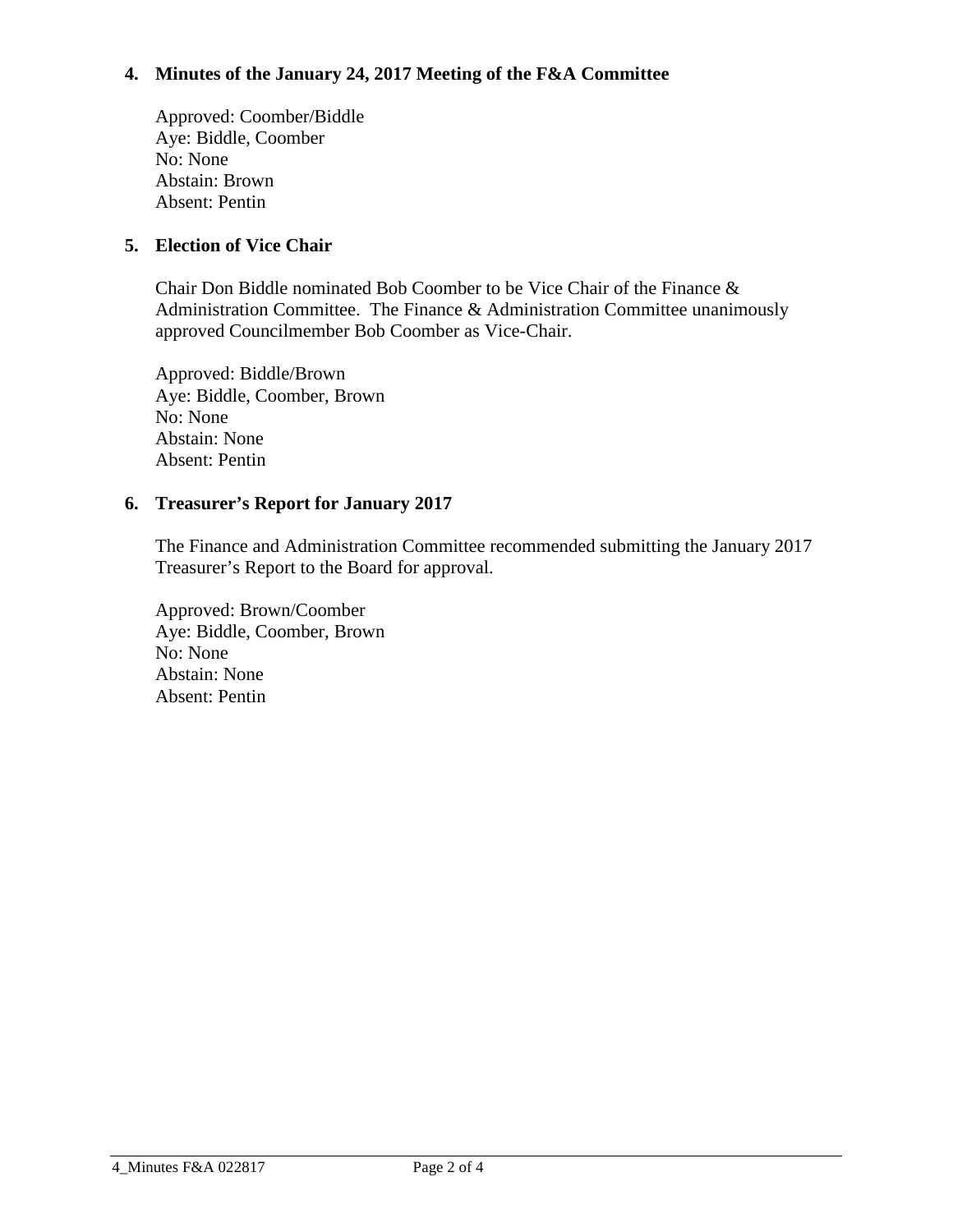# **7. Mid-Year Budget Update**

Staff provided a mid-year budget projection update that is focused on additional revenues received from grants approved for FY17 after the budget was completed, and updates on current tax based revenue amounts. LAVTA's reserve balance from the original number reported with the budget can be primarily attributed to the increase in the amount due to the Local Transportation Fund (LTF) (over the original projections). Last year LAVTA was over budget on revenues and under budget on expenses and that is why LAVTA has additional money in reserves. The goal was to report on additional grants received last year, but LAVTA has not received any this year due to funding cycles. Reserves are 6.5 million more than projected last year.

Councilmember Karla Brown wanted Michael Tree to comment on how the Rapid funds not being released, due to low ridership and the report received yesterday with ridership down 6% will impact LAVTA's funding. Executive Director Michael Tree stated that LAVTA has not converted ridership numbers to Fare box revenue. Michael Tree stated that the Easy Pass for Las Positas College had no cost to the students and was a strategic program to increase ridership. In the long term LAVTA would figure out funding with the college. Michael Tree stated that our low ridership will be temporary. He also explained that they anticipated this and that there will be no surprises on their financial reports.

This was an information only item.

## **8. Resolutions in Support of Application for FY 16-17 funding through the State Low Carbon Transit Operations Program (LCTOP)**

The Finance & Administration Committee forwarded a recommendation to the Board of Directors to approve Resolution 14-2017 and Resolution 15-2017 in support of an allocation request to Caltrans for the Low Carbon Transit Operations Program (LCTOP). The Board resolutions attached will enable staff to apply for LCTOP funding to continue the Las Positas College Easy Pass Program.

Approved: Brown/Coomber Aye: Biddle, Coomber, Brown No: None Abstain: None Absent: Pentin